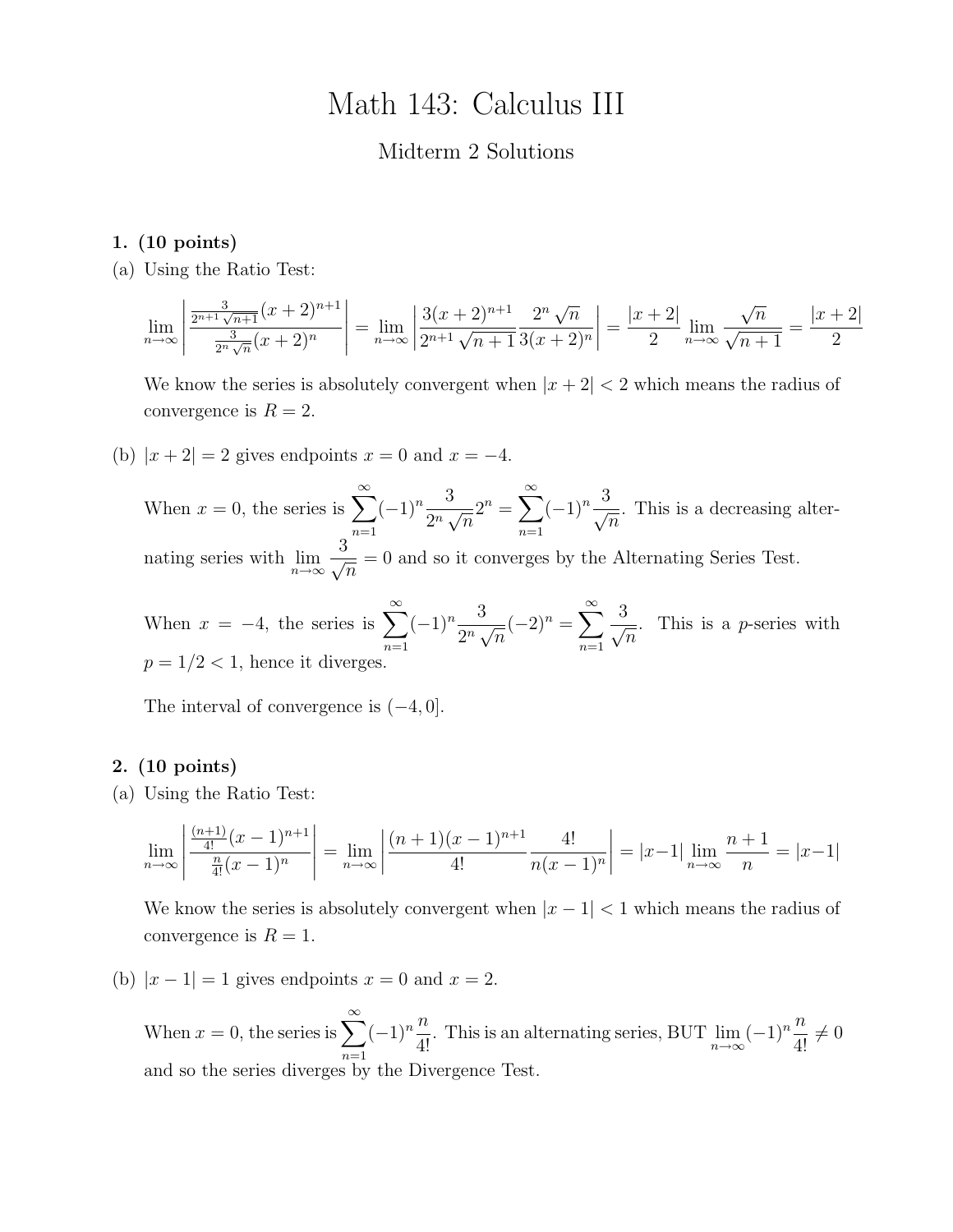When  $x = 2$ , the series is  $\sum_{n=1}^{\infty}$  $n=1$  $\overline{n}$  $\frac{n}{4!}$ . Since  $\lim_{n\to\infty}$  $\frac{n}{4!} = \infty \neq 0$ , this series also diverges by the Divergence Test.

The interval of convergence is (0, 2).

## 3. (15 points)

- (a)  $\frac{1}{1}$  $1 - x$  $= 1 + x + x^2 + x^3 + \cdots = \sum_{n=1}^{\infty}$  $n=0$  $x^n$  has radius of convergence 1.
- (b)  $\frac{1}{4}$  $4 - x$ = 1  $\frac{1}{4(1-x/4)}$  = 1 4  $\cdot \frac{1}{1}$  $1 - x/4$ = 1 4  $\sum^{\infty}$  $n=0$  $\frac{x}{2}$ 4  $\big)^n = \sum_{n=0}^\infty$  $n=0$  $4^{-n-1}x^n$ . For convergence we need  $|x/4|$  < 1, so  $|x|$  < 4, which gives a radius of convergence of 4.
- $(c) \frac{1}{4}$  $4 - x$ = 1  $\frac{1}{1-(x-3)}$  =  $\sum^{\infty}$  $n=0$  $(x-3)^n$ . For convergence, we need  $|x-3| < 1$ , so the radius of convergence is 1.

### 4. (15 points)

(a) Replace x by  $3x^2$  in the given formula, and then multiply by 5:

$$
5\arctan(3x^2) = 5\sum_{n=0}^{\infty} (-1)^n \frac{(3x^2)^{2n+1}}{2n+1} = \sum_{n=0}^{\infty} (-1)^n \frac{5 \cdot 3^{2n+1}}{2n+1} x^{4n+2}.
$$

This change requires  $|3x^2|$  < 1 and the radius of convergence is  $1/$ √ 3.

(b) We note that

$$
\frac{1}{1+x^2} = \frac{d}{dx} \arctan x = \frac{d}{dx} \sum_{n=0}^{\infty} (-1)^n \frac{x^{2n+1}}{2n+1} = \sum_{n=0}^{\infty} (-1)^n x^{2n}.
$$

Taking derivatives does not change the radius of convergence and since  $\arctan x$  has radius of convergence 1, so will  $\frac{1}{1}$  $\frac{1}{1+x^2}$ .

(c) We replace x in (b) by  $4x^2$  and then multiply by  $3x$ :

$$
\frac{3x}{1+(4x^2)^2} = 3x \sum_{n=0}^{\infty} (-1)^n (4x^2)^{2n} = \sum_{n=0}^{\infty} (-1)^n 3 \cdot 16^n x^{4n+1}
$$

This substitution requires  $|4x^2| < 1$  and so the radius of convergence for this series is 1/2.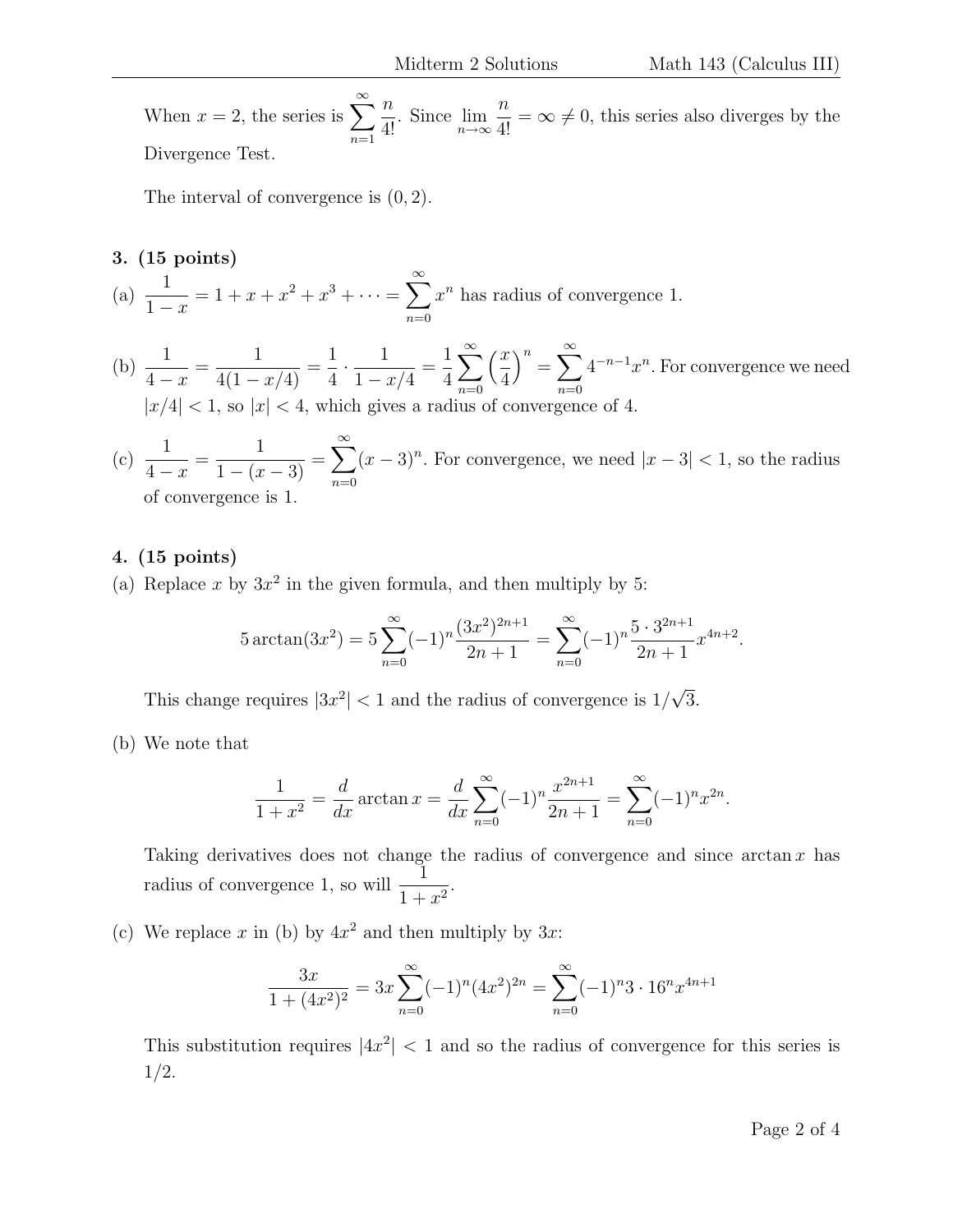# 5. (20 points)

(a)

$$
f(x) = \sin x \qquad f(\pi/2) = 1 \qquad c_0 = 1
$$
  
\n
$$
f'(x) = \cos x \qquad f'(\pi/2) = 0 \qquad c_1 = 0
$$
  
\n
$$
f''(x) = -\sin x \qquad f''(\pi/2) = -1 \qquad c_2 = -1/2!
$$
  
\n
$$
f^{(3)}(x) = -\cos x \qquad f^{(3)}(\pi/2) = 0 \qquad c_3 = 0
$$
  
\n
$$
f^{(4)}(x) = \sin x \qquad f^{(4)}(\pi/2) = 1 \qquad c_4 = 1/4!
$$
  
\n
$$
f^{(5)}(x) = \cos x \qquad f^{(5)}(\pi/2) = 0 \qquad c_5 = 0
$$
  
\n
$$
f^{(6)}(x) = -\sin x \qquad f^{(6)}(\pi/2) = -1 \qquad c_6 = -1/6!
$$

(b) 
$$
T_4(x) = 1 - \frac{1}{2!} \left(x - \frac{\pi}{2}\right)^2 + \frac{1}{4!} \left(x - \frac{\pi}{2}\right)^4
$$

$$
\text{(c)}\ \ T_4\left(\frac{7\pi}{12}\right) = 1 - \frac{1}{2!} \left(\frac{7\pi}{12} - \frac{\pi}{2}\right)^2 + \frac{1}{4!} \left(\frac{7\pi}{12} - \frac{\pi}{2}\right)^4 = 1 - \frac{1}{2} \left(\frac{\pi}{12}\right)^2 + \frac{1}{24} \left(\frac{\pi}{12}\right)^4
$$

(d) Using the Alternating Series Estimate, we know the remainder  $|R_4(x)|$  is less than the next term in the series, namely,  $\begin{array}{c} \begin{array}{c} \begin{array}{c} \begin{array}{c} \end{array} \\ \end{array} \\ \begin{array}{c} \end{array} \end{array} \end{array} \end{array}$ 1 6!  $\left(x-\frac{\pi}{2}\right)$ 2  $\left.\begin{matrix} \end{matrix}\right)^6 \left.\begin{matrix} \end{matrix}\right|$ . Thus,

$$
\left| R_4\left(\frac{7\pi}{12}\right) \right| \le \left| \frac{1}{6!} \left( \frac{7\pi}{12} - \frac{\pi}{2} \right)^6 \right| = \frac{1}{6!} \left( \frac{\pi}{12} \right)^6.
$$

# 6. (15 points)

(a)

$$
f(x) = e^x
$$
  
\n
$$
f'(x) = e^x
$$
  
\n
$$
f''(x) = e^x
$$
  
\n
$$
f''(0) = 1
$$
  
\n
$$
f'''(x) = e^x
$$
  
\n
$$
f^{(n)}(0) = 1
$$
  
\n
$$
f^{(n)}(0) = 1
$$

Therefore,

$$
e^x = 1 + x + \frac{x^2}{2!} + \frac{x^3}{3!} + \dots = \sum_{n=0}^{\infty} \frac{x^n}{n!}.
$$

(b) Replacing x by  $(-x^2)$  in the expression above,

$$
e^{-x^2} = 1 - x^2 + \frac{x^4}{2!} + \dots = \sum_{n=0}^{\infty} (-1)^n \frac{x^{2n}}{n!},
$$

$$
\int e^{-x^2} dx = \int \sum_{n=0}^{\infty} (-1)^n \frac{x^{2n}}{n!} = \sum_{n=0}^{\infty} (-1)^n \frac{x^{2n+1}}{(2n+1)n!}
$$

Page 3 of 4